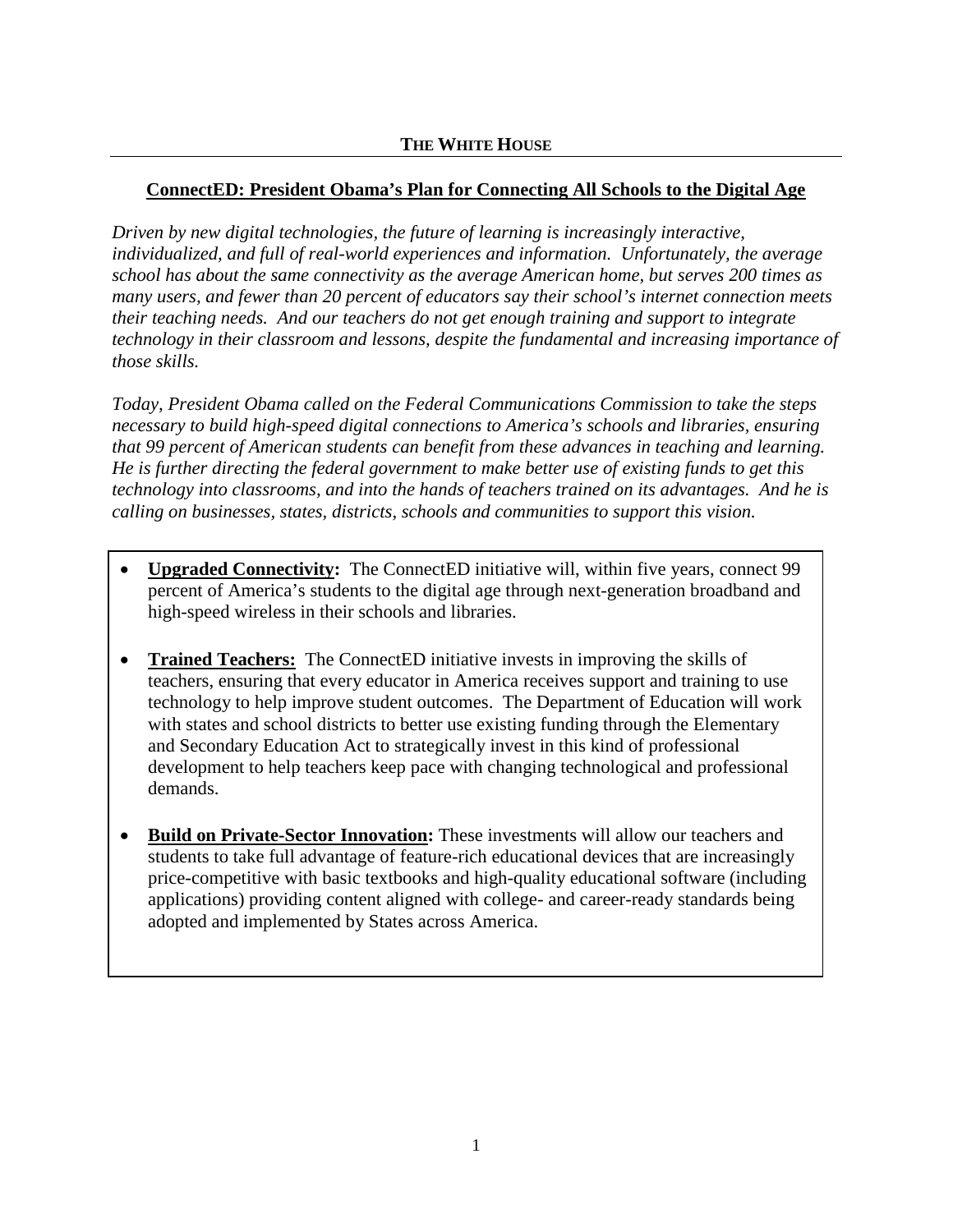## *ConnectED will Jumpstart Learning Technology Across our Nation's K-12 Schools*

Our schools were designed for a different era – based on a limited school day and a seasonal calendar. This system does not take into account the constant learning opportunities of global connectivity, and does not prepare our students for a collaborative and networked economy.

We must make our schools an integral part of the broadband and technology transformation – particularly when that same technology can be harnessed to drive empowered, more personalized learning. From digital textbooks that help students visualize and interact with complex concepts, to apps and platforms that adapt to the level of individual student knowledge and help teachers know precisely which lessons or activities are working, this technology is real, it is available, and its capacity to improve education is profound.

That is why the President is announcing ConnectED, a breakthrough initiative to jumpstart learning technology across our nation's K-12 schools. The initiative would foster a robust ecosystem for digital learning:

## **CONNECTING AMERICA'S SCHOOLS**

The ConnectED initiative would jump-start the effort to connect American students to today's modern broadband connections, and help them keep pace access across the country.

- **Upgraded Connectivity:** The ConnectED initiative will, within five years, connect 99 percent of America's students, through next-generation broadband (at speeds no less than 100Mbps and with a target of 1Gbps) to, and high-speed wireless within, their schools and libraries. The President is calling on the Federal Communications Commission (FCC) to modernize and leverage the existing E-Rate program, and leverage the expertise of the National Telecommunications and Information Administration (NTIA) to deliver this connectivity to states, districts, and schools.
- **Leveling the Playing Field for Rural Students:** Rural communities will experience some of the greatest benefits of new education technologies, as ConnectED will help provide new learning opportunities to level the playing field for rural students. The Universal Service Fund has been transformative in the past twenty years providing rural communities with telephone services, and now broadband. The Broadband Technology Opportunities Program (BTOP) has helped us connect under-served community anchor institutions. ConnectED builds on those efforts, with greater returns for communities finding it difficult to attract broadband investment.

## **IMPROVING TEACHING**

ConnectED will provide educators with the infrastructure and tools to accelerate student learning, regardless of subject area or age group.

• **Trained Teachers:** The ConnectED initiative invests in improving the skills of teachers, ensuring that every educator in America receives support and training in using education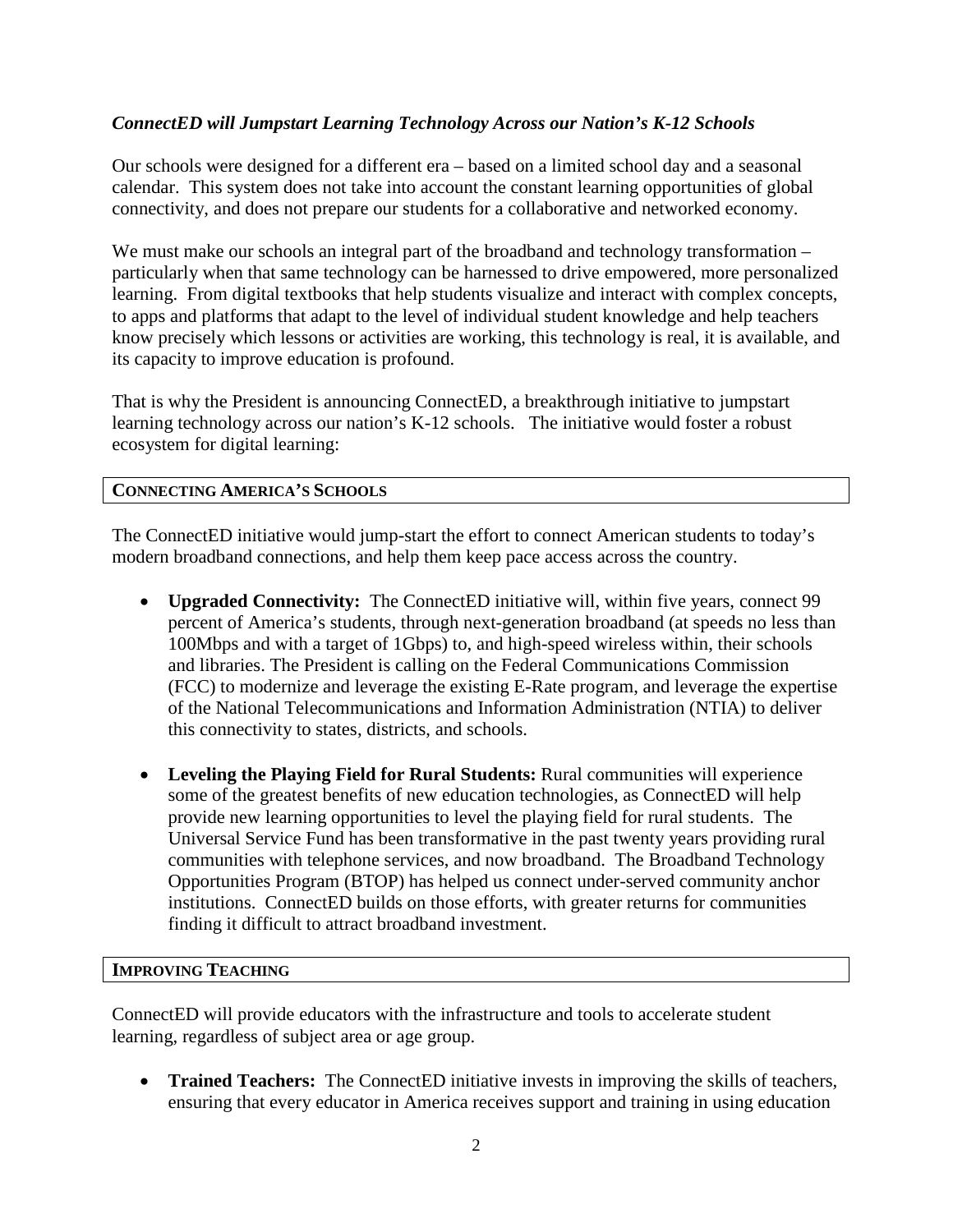technology tools to improve student learning. Using existing federal funding through Title II of the Elementary and Secondary Education Act, the Department of Education will work with states and school districts to invest in this kind of professional development to help teachers keep pace with changing technology. Additionally, federal funds under Title VI of the Elementary and Secondary Education Act may be used to train educators to use the educational technology needed to implement new, computerbased assessments of student learning.

• **New Resources for Teachers:** ConnectED will lead to new resources for teachers from any school, at any time, to open their classrooms to interactive demonstrations, lessons from world-renowned experts, or the opportunity to build learning communities and to collaborate with other educators across the country or world. New digital education tools that allow for real-time assessments of student learning, provide more immediate feedback to drive professional development, and enable the creation of interactive online lessons can empower teachers to understand each student's strengths and weaknesses and design lessons and activities that better meet their needs. Our teachers are being asked to do more than ever, and they need to be equipped with better tools to help them succeed. With the right investments, technology can play a central role.

## **UNLEASHING PRIVATE-SECTOR INNOVATION**

Educational devices supported by high-speed networks are the portal to the world of online learning and interactive content, to personalized education software that adapts to students' needs, and to breakthrough advances in assessing understanding and mastery.

- **Educational Devices for Students:** Leading companies in technology are capable of producing feature-rich educational devices that are price-competitive with basic textbooks. Districts that choose to purchase devices can come together to purchase them in volume to achieve greater cost savings— but purchasing choices remain in the hands of local educational leaders.
- **Exposing Students to Global Opportunities with New Technology:** With access to high-speed broadband and digital technologies, students can have access to more rigorous and engaging classes, new learning resources, rich visualizations of complex concepts, and instruction in any foreign language. Without access to this technology, students would continue to be constrained by the limits of resources at their specific schools – limited by zip code when they could be exposed to global opportunities. With new technology, students also have increased opportunities to work at their own speed and receive additional one-on-one help they need to develop their knowledge and skills.
- **Support for Digital Educational Content:** A robust market in educational software can unlock the full educational potential of these investments and create American jobs and export opportunities in a global education marketplace of over \$1 trillion. Third-party validators can help schools find educational software (including apps) that provide content aligned with college- and career-ready standards being adopted and implemented by States across America.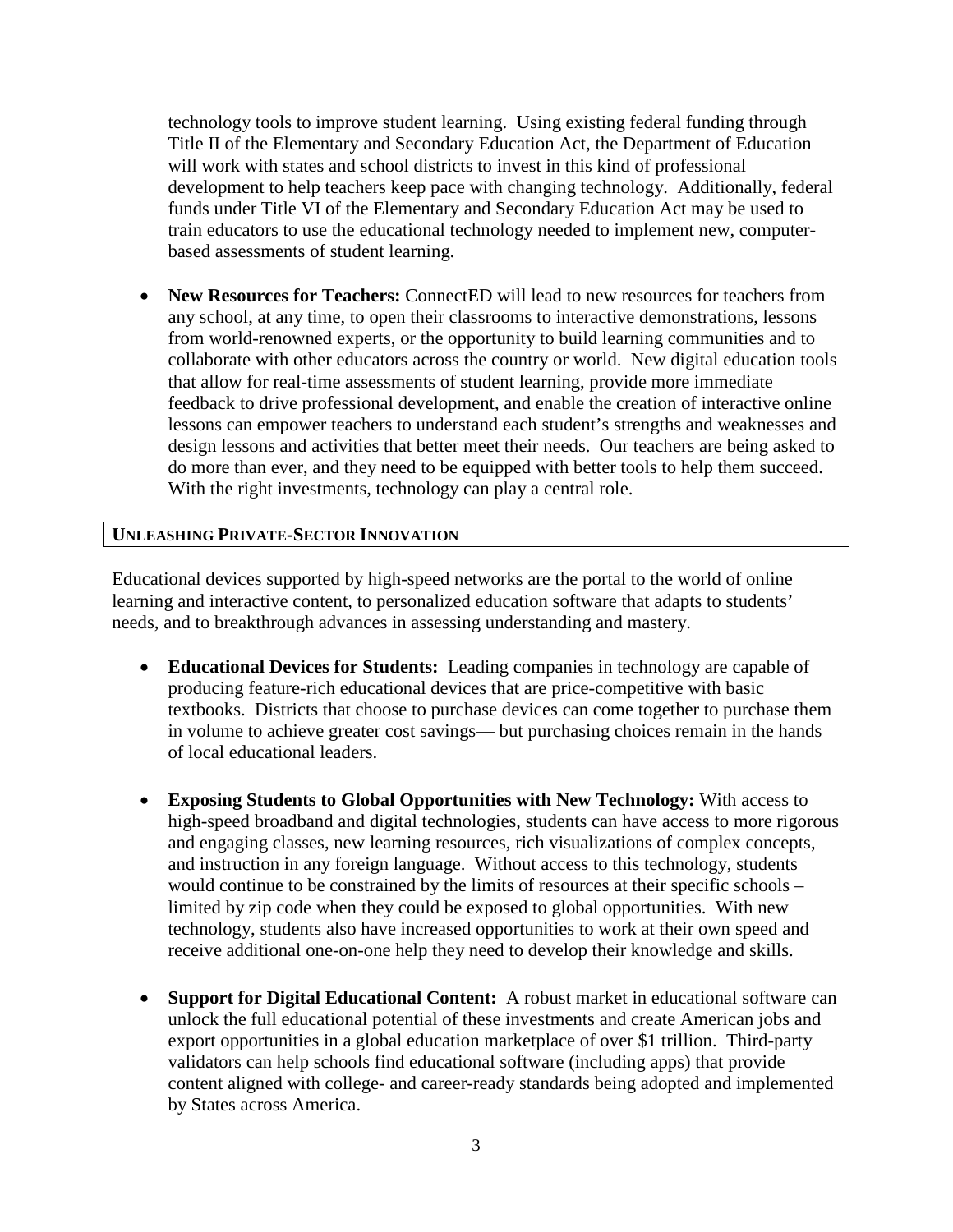• **Restoring U.S. Leadership in Vital Areas:** For the better part of the 20<sup>th</sup> century the United States led the world in educational achievement and attainment. Through the federal E-Rate program, we pioneered connecting schools to the internet. But the United States is now falling behind, squandering that early lead. Many of our leading competitors are moving forward with aggressive investments in digital learning and technology education. In South Korea, all schools are connected to the internet with high-speed connections, all teachers are trained in digital learning, and printed textbooks will be phased out by 2016. The durability of American competitiveness will be tied to our ability to produce graduates with the skills the economy demands.

#### **EXAMPLES OF SUCCESSFUL SCHOOLS**

Across the country, schools are seeing the benefits of digital learning and connectivity.

#### **Mooresville School District**

*Mooresville, North Carolina*

The Mooresville Graded School District distributes one device per student (grades 3-12) and uses predominantly digital curriculum content. All teachers are trained on how to integrate technology into their teaching. Since beginning the shift to greater use of technology, learning in Mooresville has changed. As superintendent Mark Edwards has said, "This is not about the technology. It's not about the box. It's about changing the culture of instruction — preparing students for their future, not our past."

In the classroom, students now collaborate in small groups rather than listening to lectures. They are using individualized software that functions like a personal tutor, adapting to their pace of learning. Teachers receive immediate feedback on students' progress and can better direct their lessons and their teaching to meet each student's needs.

There has been strong evidence of success in Mooresville. The district's graduation rate was 91 percent in 2011, up from 80 percent in 2008. On state tests in reading, math and science, an average of 88 percent of students across grades and subjects met proficiency standards, compared with 73 percent three years ago. Mooresville ranks 100th out of 115 districts in North Carolina in terms of dollars spent per student, but it is now third in test scores and second in graduation rates.

## **Science Leadership Academy**

*Philadelphia, Pennsylvania*

In 2005, the School District of Philadelphia created the Science Leadership Academy as part of a project to address chronic high dropout rates. Science Leadership Academy is a magnet school where students combine project-based learning with modern tools, including laptops for every student. The school uses few print textbooks, instead allowing students to create and produce their own content for learning.